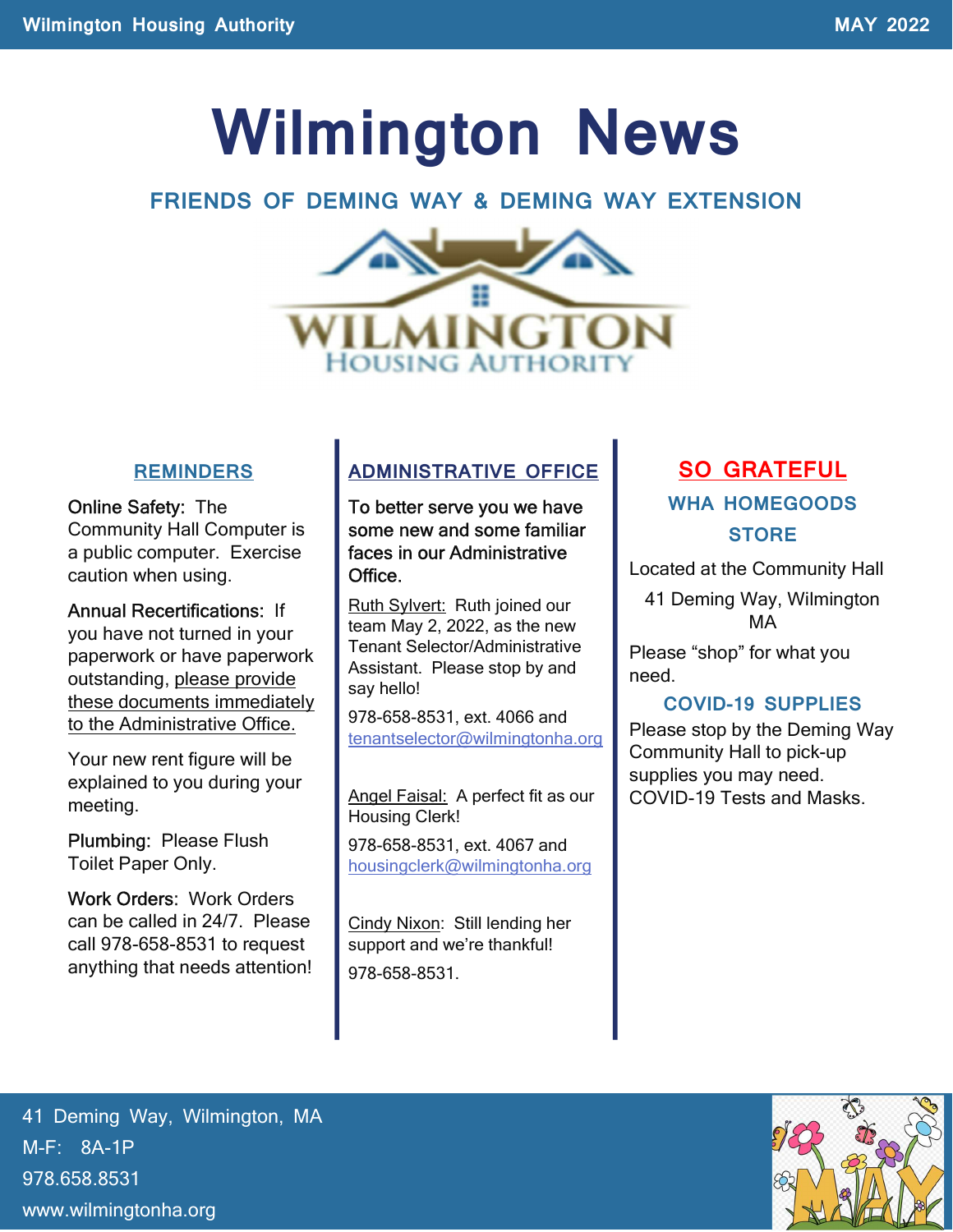### Simple Citrus Salsa





### **Ingredients**

- 2 grapefruit, segmented and diced
- 2 oranges, segmented and diced
- 2 clementines, segmented and diced
- Juice of 2 limes
- 1 jalapeno, chopped
- ¼ red onion, diced
- 2 tbsp. chopped cilantro
- 1 large avocado, diced
- $\frac{1}{2}$  tbsp. honey
- Salt and pepper to taste

### **Directions**

Combine all ingredients in a bowl and toss.

Let sit for flavors to blend for 30 minutes to an hour. Serve at room temperature or chilled



41 Deming Way, Wilmington, MA M-F: 8A-1P 978.658.8531 www.wilmingtonha.org

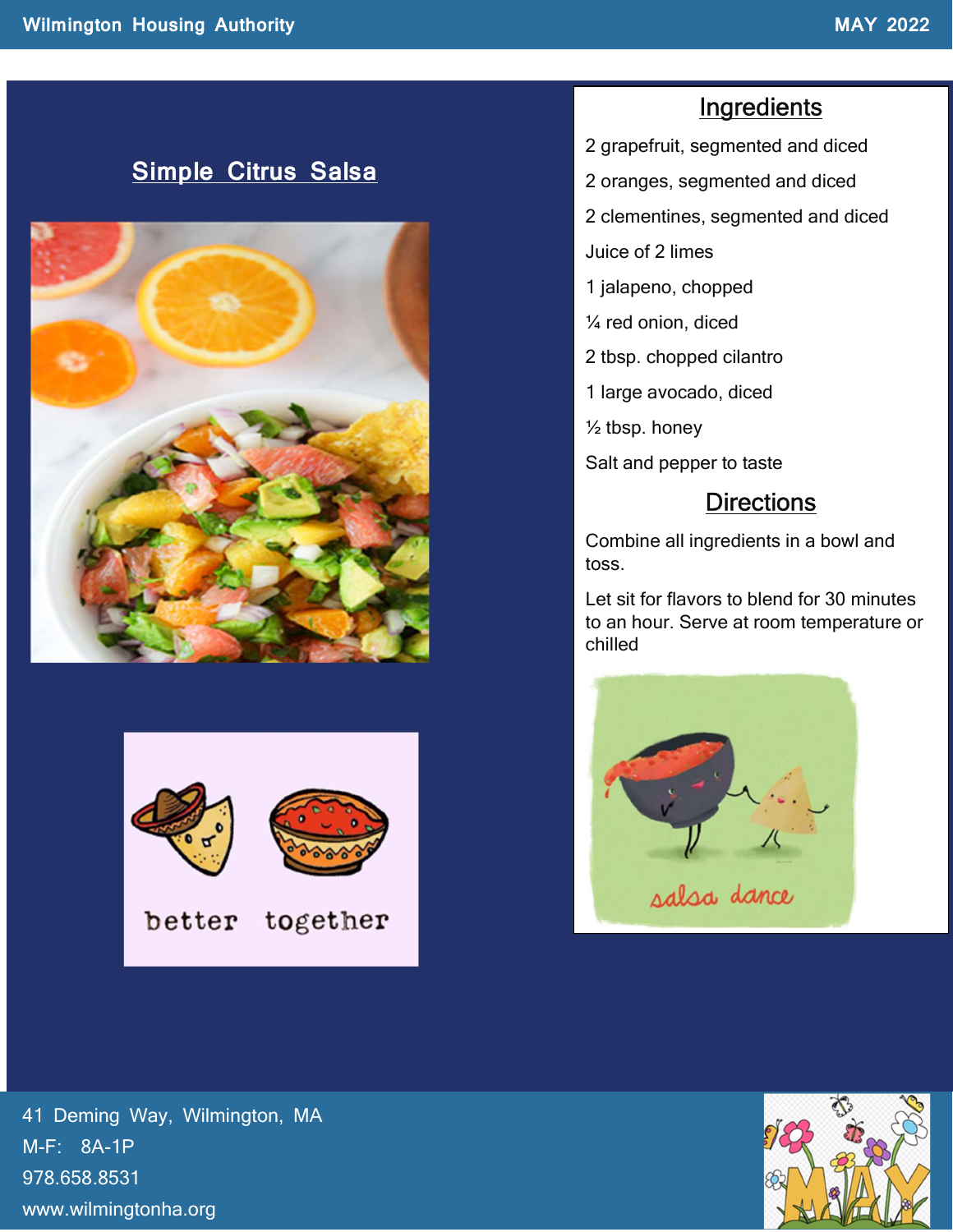

# **WE NEED YOUR TREASURES!**

### Wilimington Housing Authority Board Meeting: Town Wide Yard Sale is Coming!

Monday, May 9, 2022, at 4:30PM. The Tenants' Association is accepting Community Hall donations during the month of May for the 41 Deming Way, Wilmington, MA Town Wide Yard Sale! Please see Nancy W., Jackie D., or Mona F. to drop off your treasures!

### Signature Required



### MANDATORY New Rent and Lease Addendum Meetings: CHOOSE A DATE

Monday, May 9, 2022, between 1:00PM-3:00PM. Wednesday, May 11, 2022, between 10:00AM-12:00PM Friday, May 13, 2022, between 1:00PM-3:00PM Community Hall 41 Deming Way, Wilmington, MA



Ride in Style with the Tewksbury School Bus Every Wednesday at 9:00AM Community Hall

41 Deming Way, Wilmington, MA M-F: 8A-1P 978.658.8531 www.wilmingtonha.org



## Wilmington Market Basket Pick Up: Coffee with Wilmington Fire Department:<br>Ride in Style with the Tewksbury School Bus<br>Monday, May 16, 2022, at 10:00AM-11:00AM.